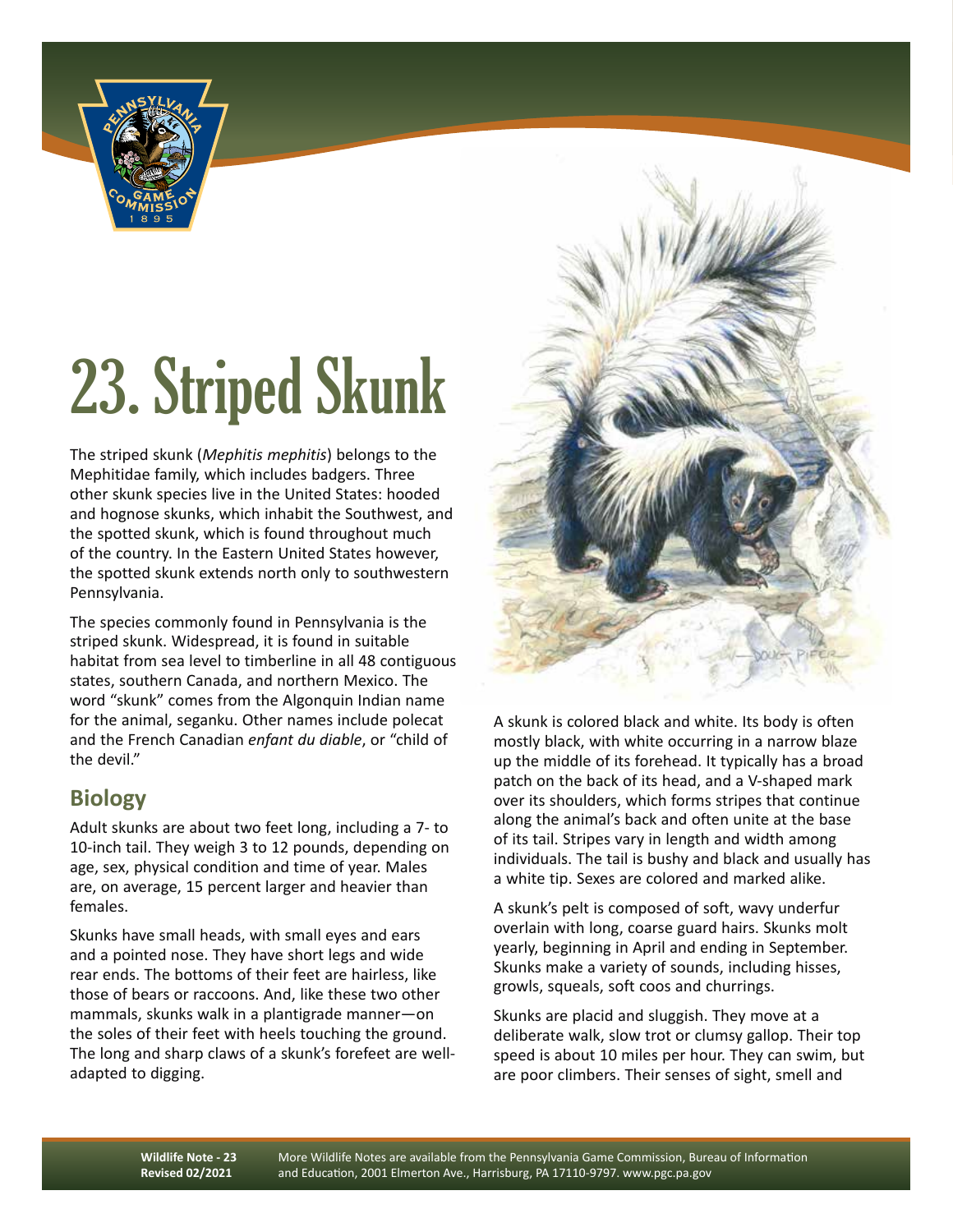hearing have been judged poor to fair compared with those of other wild mammals. Their sense of touch, however, is acute.

Skunks are armed with a potent defensive weapon: a pair of large scent glands found beneath the skin on either side of the rectum. These glands have nozzle-like ducts, which protrude through the anus. Skunks discharge their scent, or musk, through these nozzles, powering the stream with a strong hip muscle contraction.

Musk is an oily liquid, creamy or yellowish in color. Its active ingredient is a sulphide called mercaptan. Field guides refer to the musk as "highly repellent to all mammals." In short, it stinks. Musk can make a predator sick or, if the skunk has been able to direct the substance into the animal's eyes, temporarily blind.

A skunk can shoot musk about twelve feet, but will use it as only a last resort, preferring, instead, to bluff an enemy. If threatened, a skunk drums its forefeet on the ground, snarls, arches its back and raises its tail. It can spray in any direction by twisting its rump toward the target. And, contrary to popular opinion, it can discharge when hoisted by the tail.

Striped skunks are omnivorous. What they eat depends on where they live and what is available. In summer, they feed heavily on insects (adult and larval form) including grasshoppers, crickets, beetles and wasps. They eat pests including potato bugs, tobacco worms and Japanese beetles.

Skunks dig out bumblebee nests and scratch at the entrances of beehives, catching and eating any honeybees that fly out. Frequently they leave evidence of their feeding: small, cone-shaped holes in the soil, pine needles, leaf duff or suburban lawns mark where they have dug for grubs. Other summer foods include spiders, toads, frogs, lizards, snakes, mice, chipmunks and the eggs of turtles and ground-nesting birds.

In fall and winter, skunks eat fruit such as wild grapes and cherries; small mammals such as moles, mice, voles and shrews; plant items such as grasses, leaves and buds; mast and carrion. Skunks are chiefly nocturnal, hunting from dusk until dawn, except during the breeding season when they are frequently observed during daylight hours.

They den in ground burrows, stumps, wood and rock piles, overhanging creek banks and beneath buildings. Often, a skunk will use an abandoned woodchuck burrow, although if none are available it will dig its own. The burrow has a central chamber (12 to 15 inches in diameter) about three feet underground, connected to

the surface by one or more tunnels 5 to 15 feet long. The central chamber is lined with dry grass and leaves. Skunks seem to prefer slopes for den sites, probably because these areas drain well. In spring, summer and early fall, a skunk may den in several different burrows; in winter, it tends to use just one.

Normally solitary, males and females get together for breeding in February and March. Males fight with each other, although they rarely discharge musk during these conflicts. They travel widely in search of mates and breed with several females if possible.

A mated female drives off males shortly after her threeday estrus period ends. After 60 days gestation, she bears 2 to 10 young (usually 5 to 7). Skunks are capable of breeding in their first year. Younger females may bear fewer young and give birth later in the year than older females.

At birth, striped skunks weigh less than an ounce. Although they are blind and unfurred, the pattern of their future black-and-white pelage shows on their pinkish, wrinkled skin. They develop quickly. After three weeks, their scent glands become functional; at four weeks, their eyes open; and at about two months the young are weaned and ready to leave the den for nighttime hunting forays.

By November, young of the year are as large as adults. While family ties are usually broken in August or September, some mothers over-winter with their offspring. Community dens have been found containing 12 or more skunks, mostly females and young.

Skunks do not hibernate, although they may remain dormant underground all winter. Their body temperature remains near normal. Females usually lose 10 to 30 percent of their body weight by spring; males lose only about 10 percent, as they are more inclined to leave their dens and feed during mild spells.

The great horned owl, which lacks a well-developed sense of smell and apparently is not bothered by the skunk's musk, is a predator. Dogs, foxes, coyotes and bobcats take an occasional skunk, but the skunk's potent musk warns off most predators.

Other mortality factors are diseases such as pneumonia, distemper, pulmonary aspergillosis, tularemia, brucellosis and rabies; highway kills, starvation and trapping. Skunks are host to fleas, lice, mites, ticks and various internal parasites. Most skunks live two to three years in the wild; in captivity, they have lived 10 years.